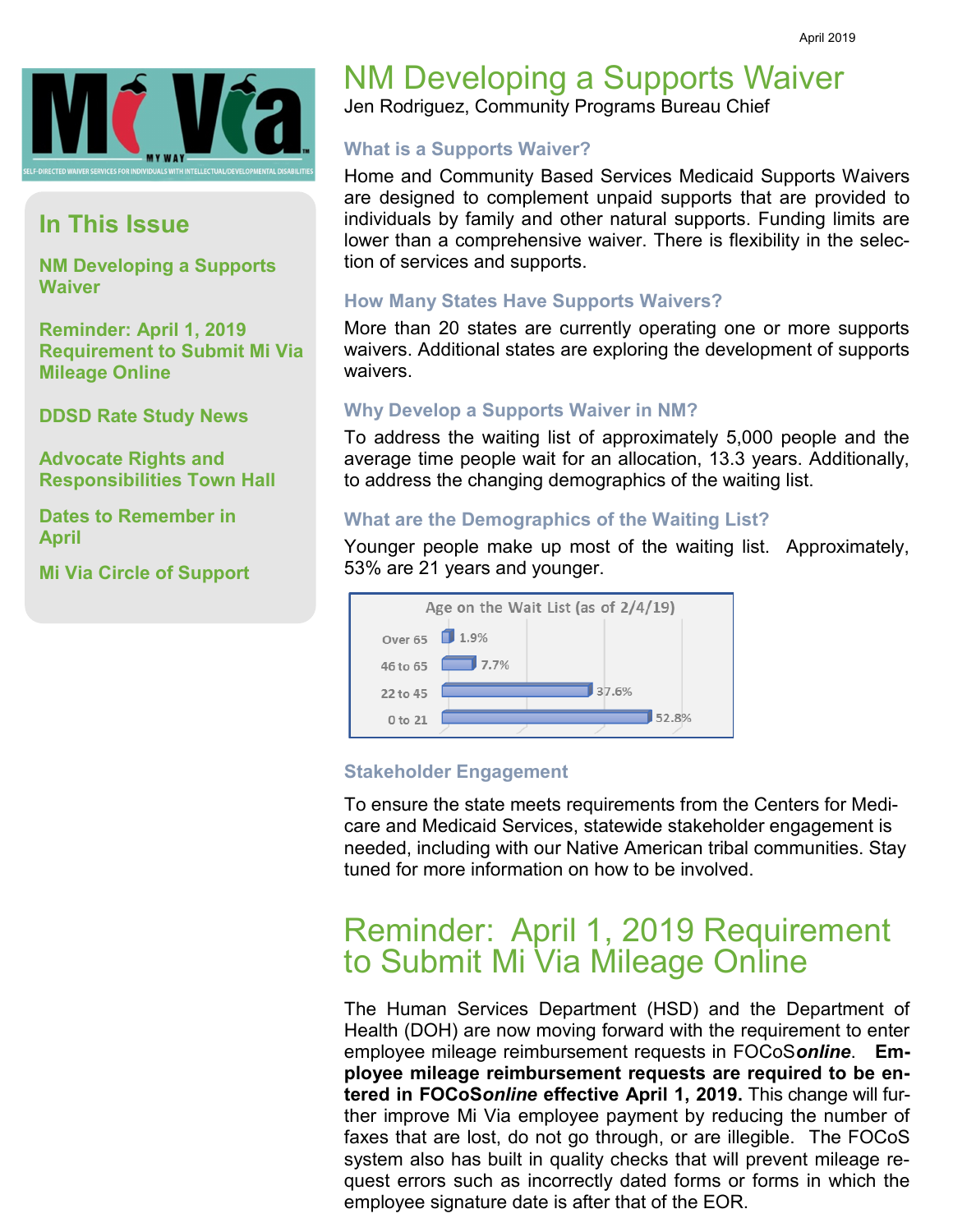FMA-Conduent Contact Information:

**Phone:** 1-866-916-0310 8:00 am to 5:00 pm Monday, Tuesday, Thursday, and Friday 8:00 am to 4:00 pm Wednesday

**Toll-free Fax:** 1-866-302-6787

**E-mail:** mi.via@conduent.com (Do not email forms to Conduent)

**Physical Address:** 1720-A Randolph Rd SE Albuquerque, NM 87106

#### **Note:**

The Mi Via Advisory Committee works with the State to share information and help with communication among all Mi Via Participants.

Qualis Health is the Third Party Assessor (TPA) for Mi Via. They are responsible for reviewing and approving the Service and Support Plans (SSP).

## DDSD Rate Study News

Jen Rodriguez, Community Programs Bureau Chief

The DDSD Home and Community Based Services waivers comprehensive rate study is in full swing. Six (6) face-to-face focus groups were held with Public Consulting Group (PCG) and interested stakeholders on January 29 and January 30. Time study tools were reviewed and suggestions for changes were discussed. Additionally, five (5) Time Study Tool trainings took place between February 13, 14 and 15.

The revised Time Study Tools and updated instructions were distributed 2/13/19 to all DD Waiver providers, all Medically Fragile Waiver providers and Mi Via Consultants and In-Home Living Supports providers and vendors. All materials were due to PCG on March 15. 2019.

Continue to visit the DDSD websites for posted materials. DDSD thanks you for your participation in order to achieve the best possible outcomes.

## Advocate Rights and Responsibilities Town Hall



**Goal:** Learn about the waivers and the rules from the Center for Medicare and Medicaid Services that strengthen the rights of those receiving Waiver services.

**How:** Be part of an interactive presentation about advocate rights and responsibilities including stories of success from advocates.

Refreshments will be served.

## **When: Wednesday April 17, 2:45 pm - 4:15 pm**

**Where:** New Mexico Developmental Disabilities Planning Council. 625 Silver Ave SW #100, Albuquerque, NM 87102.

If accommodations are needed, please contact Wendy Corry at 505- 238-0047 by April 10.

## **When: Thursday April 18, 1:15 pm - 2:30 pm**

**Where:** Embassy Suites, 1000 Woodward Pl NE, Albuquerque, NM 87102.

If accommodations are needed, please contact Wendy Corry at 505- 238-0047 by April 11.





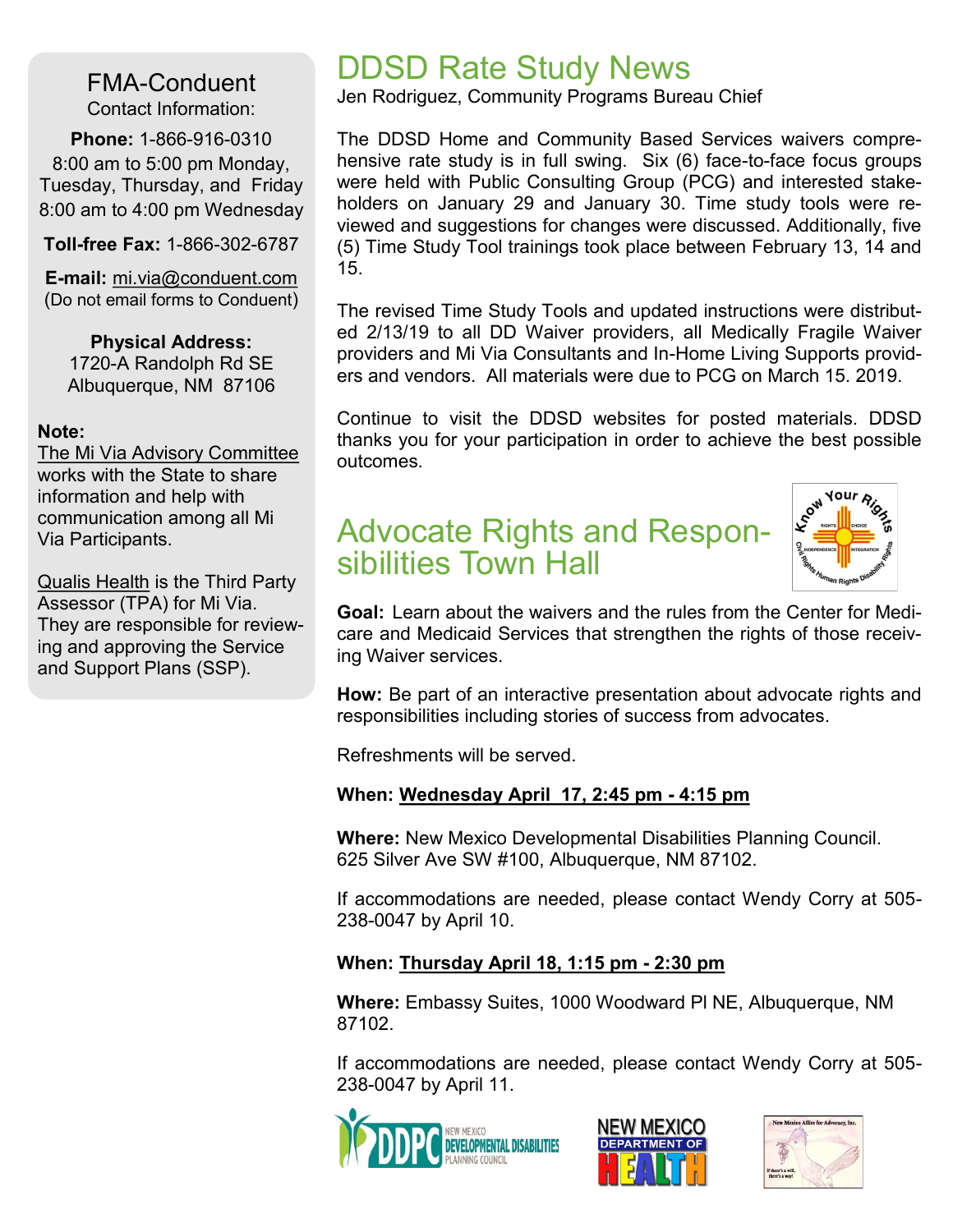## **Dates to Remember in April**

# April 2019

| Sun      | Mon         | Tue            | Wed   | Thu                     | Fri                                                                                                      | Sat                                                                                                                      |
|----------|-------------|----------------|-------|-------------------------|----------------------------------------------------------------------------------------------------------|--------------------------------------------------------------------------------------------------------------------------|
| March 31 | $\mathbf 1$ | $\overline{2}$ | 3     | $\overline{\mathbf{4}}$ | 5<br><b>Vendor Checks</b><br><b>Received or</b><br><b>Deposited</b>                                      | 6<br>Deadline to<br>submit PRFs for<br>4/19/19 payment                                                                   |
| 7        | 8           | 9              | 10    | 11                      | 12<br>Paychecks and<br><b>Vendor Checks</b><br><b>Received or</b><br>Deposited; end of<br>the pay period | 13<br>Deadline to<br>submit faxed<br>timesheets,<br>Mileage & PRFs<br>for 4/26/19 pay-<br>ment; new pay<br>period begins |
| 14       | 15          | 16             | 17    | 18                      | 19<br><b>Vendor Checks</b><br><b>Received or</b><br><b>Deposited</b>                                     | 20<br>Deadline to<br>submit PRFs for<br>5/3/19 payment<br><b>March Spending</b><br>Reports Available<br>to EORs          |
| 21       | 22          | 23             | 24    | 25                      | 26<br>Paychecks and<br><b>Vendor Checks</b><br><b>Received or</b><br>Deposited; end of<br>the pay period | 27<br>Deadline to<br>submit faxed<br>timesheets,<br>Mileage & PRFs<br>for 5/10/19 pay-<br>ment; new pay<br>period begins |
| 28       | 29          | 30             | May 1 | May 2                   | May 3<br><b>Vendor Checks</b><br><b>Received or</b><br><b>Deposited</b>                                  | May 4<br>Deadline to<br>submit PRFs for<br>5/17/19 payment                                                               |